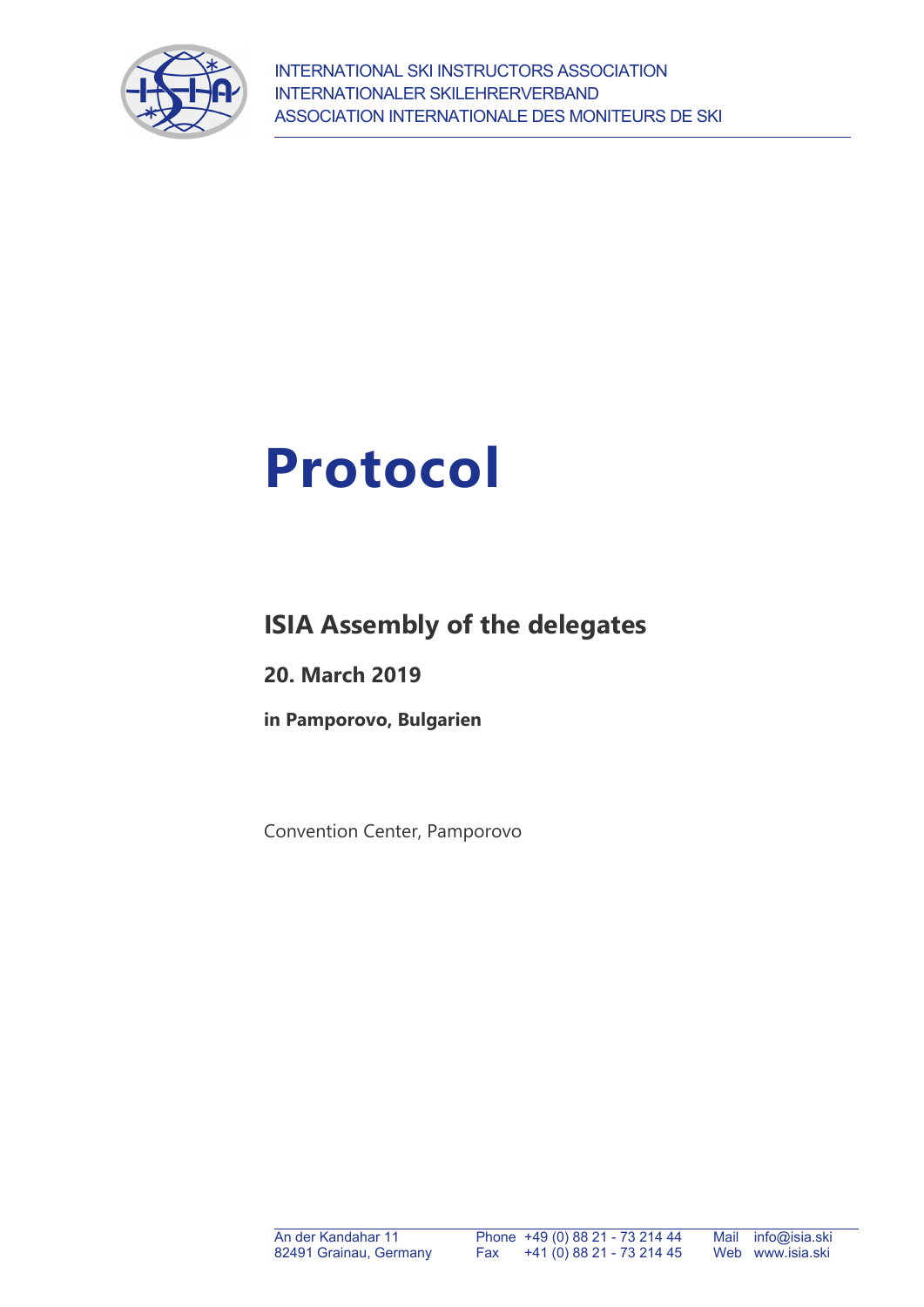

## **1. Welcome and determination of quorum**

The president Vittorio Caffi opens the general assembly at 16:10 o'clock and notes, that 34 from 37 nations in total are present with 57 votes in total. This means that there would be a simple majority at 29 votes. Interski-President Erich Melmer greets the assembly. President Caffi also welcomes the representatives of the CSA, the observer nation China in the ISIA.

|                | <b>Nation</b>     | <b>Marken</b><br>2019 | <b>Stimmen</b> | <b>Beitrag</b><br>bezahlt | anwesend | <b>Vertreten durch</b>    | Stimm-<br>rechte |
|----------------|-------------------|-----------------------|----------------|---------------------------|----------|---------------------------|------------------|
| $\mathbf{1}$   | Andorra           | 501                   | $\overline{c}$ | yes                       | yes      | Carlos Iriarte            | $\overline{c}$   |
| $\overline{c}$ | Argentina         | 500                   | 1              | yes                       | yes      | Martin Bacer              | $\mathbf{1}$     |
| $\mathsf{3}$   | Australia         | 525                   | $\overline{c}$ | yes                       | yes      | Andrew Rae                | $\overline{2}$   |
| $\overline{4}$ | Belgium           | 300                   | 1              | yes                       | yes      | Daniel Misson             | 1                |
| 5              | Bosnien Herz.     | 57                    | $\mathbf{1}$   | yes                       | yes      | Sinisa Kovac              | $\mathbf{1}$     |
| 6              | <b>Bulgaria</b>   | 250                   | $\mathbf{1}$   | yes                       | ves      | Petar lankov              | $\mathbf{1}$     |
| $\overline{7}$ | Canada            | 200                   | 1              | yes                       | yes      | Robert Tousignant         | 1                |
| 8              | Chile             | 100                   | 1              | yes                       | yes      | Soledad Gutierrez         | 1                |
| $\mathsf 9$    | Croatia           | 600                   | $\overline{c}$ | yes                       | yes      | Boris Petlar              | 1                |
| 10             | Czech Republic    | 300                   | 1              | yes                       | yes      | Libor Knot                | $\mathbf{1}$     |
| 11             | Denmark           | 250                   | 1              | yes                       | yes      | Iben Stubbe               | 1                |
| 12             | Germany           | 2515                  | $\overline{4}$ | yes                       | yes      | Wolfgang Pohl             | $\mathbf{1}$     |
| 13             | Finnland          | 501                   | $\overline{c}$ | yes                       | yes      | Teemu Kekkonen            | $\mathbf{1}$     |
| 14             | Greece            | 210                   | 1              | yes                       | yes      | Dimitri Vasalis           | 1                |
| 15             | Great Britain     | 1200                  | 3              | ves                       | ves      | Andrew Lockerbie          | 3                |
| 16             | Ireland           | 200                   | 1              | yes                       | yes      | Pete Gilespie             | 1                |
| 18             | Israel            | 150                   | $\overline{1}$ | yes                       | no       |                           |                  |
| 19             | Italy/South Tyrol | 1800                  | 3              | yes                       | yes      | Riet Campell <sup>1</sup> | 3                |
| 19             | Japan             | 1045                  | $\overline{3}$ | yes                       | yes      | Nakashima                 | 3                |
| 20             | South Korea       | 550                   | $\overline{c}$ | yes                       | yes      | Park J.H.                 | $\overline{2}$   |
| 21             | Montenegro        | 150                   | 1              | yes                       | yes      | Mileta Leković            | 1                |
| 22             | New Zealand       | 80                    | 1              | ves                       | ves      | Peter Clinton-Baker       | 1                |
| 23             | Netherlands       | 200                   | 1              | yes                       | yes      | Nicky Broos               | 1                |
| 24             | Norway            | 200                   | 1              | yes                       | yes      | Jill Garen                | $\mathbf{1}$     |
| 25             | Poland            | 100                   | 1              | yes                       | yes      | Krzysztof Zieba           | $\mathbf{1}$     |
| 26             | Rumania           | 250                   | $\overline{1}$ | yes                       | yes      | Codru Popescu             | $\mathbf{1}$     |
| 27             | Russia            | 510                   | $\overline{c}$ | yes                       | yes      | Olga Darguzhas            | $\overline{2}$   |
| 28             | San Marino        | 500                   | 1              | ves                       | yes      | Corrado Sulsente          | 1                |
| 29             | Sweden            | 495                   | 1              | ves                       | yes      | Anders Frizzon            | 1                |
| 30             | Switzerland       | 3500                  | 5              | yes                       | yes      | Jürg Friedli              | 5                |
| 31             | Serbia            | 30                    | 1              | yes                       | no       |                           |                  |
| 32             | Slovakia          | 40                    | $\overline{1}$ | yes                       | yes      | Jaroslav Pavelka          | 1                |
| 33             | Slovenia          | 501                   | $\overline{c}$ | yes                       | yes      | Sandi Murovec             | $\overline{2}$   |
| 34             | Spain             | 1100                  | $\overline{3}$ | yes                       | yes      | Diego Munera              | 3                |
| 35             | Turkey            | 350                   | 1              | no                        | no       |                           |                  |
| 36             | Hungary           | 50                    | 1              | yes                       | yes      | Katalin Egri              | $\mathbf{1}$     |
| 37             | <b>USA</b>        | 520                   | $\overline{c}$ | yes                       | yes      | Eric Sheckleton           | $\overline{c}$   |
|                | <b>Total</b>      | 20.330                | 60             |                           |          |                           | 57               |

#### Presence- and votelist:

1 Riet Campell was nominated as official delegate by letter of the regional professional association of ski instructors in South Tyrol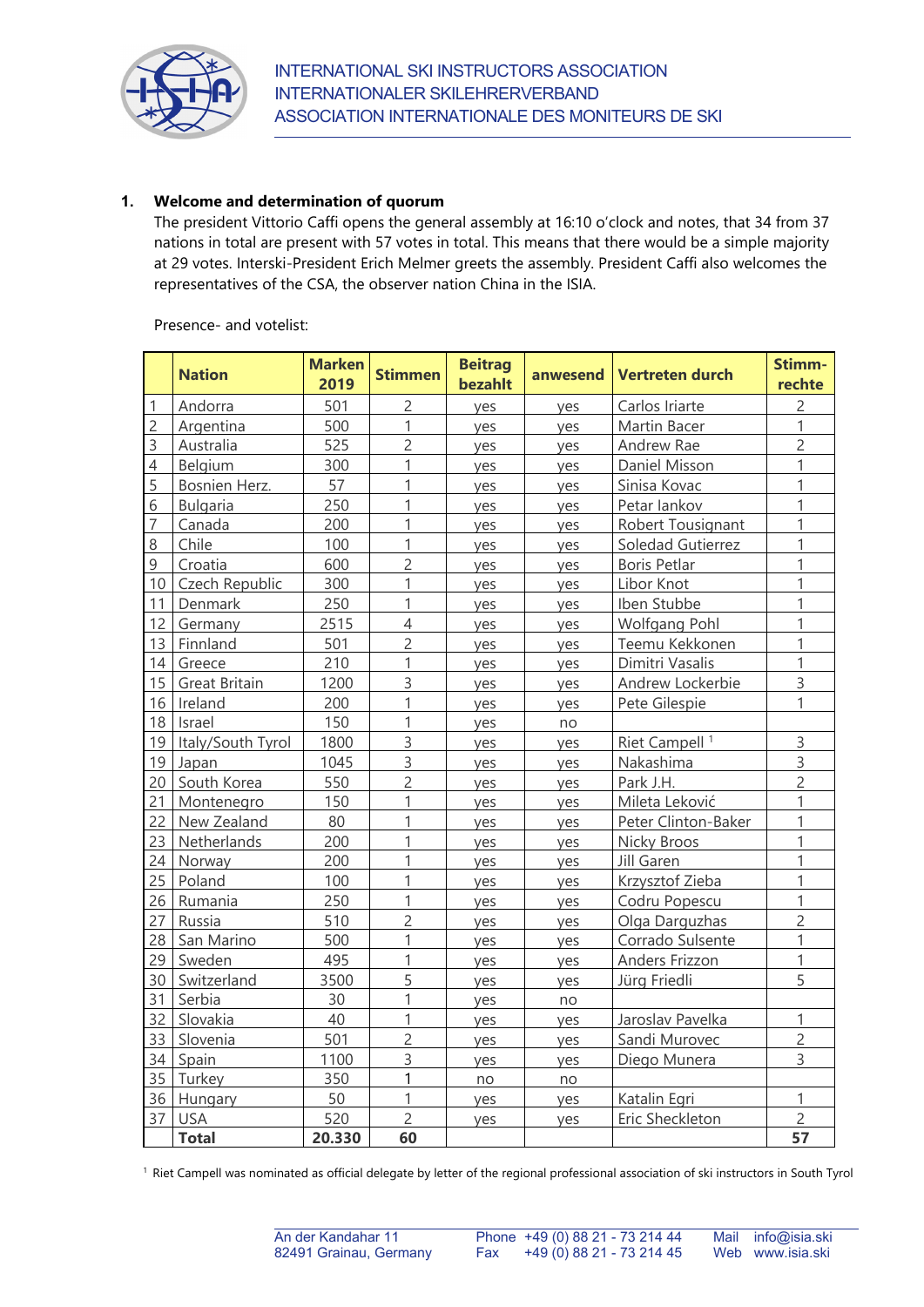

from 18.03.2019. With that Riet Campell practices the seat and vote right for the national professional association of the ski instructors in South Tyrol.

**2. Approval of the protocol from ISIA Assembly of the delegates from from 19.06.2018 in Grainau**  The protocol of the Assembly of Delegates was sent to all member associations on 07.08.2018. No requests for changes to the protocol have been received. The meeting approves the protocol without dissenting vote.

## **3. Reports of the President and the Vicepresidents**

President Caffi gives an overview of the various topics and activities since the Assembly of Delegates in June 2018 (Annex):

- Information about the ISIA Office

- Information about the ISIA Database: The ISIA database works, but the "Ski Instructor Search" is blocked due to the new data protection directive in Europe. However, all other functions are available. The Presidium is working on adapting the ISIA database to the current data protection rules. - Delivery of new e-mail accounts for all member associations: The new e-mail addresses for the individual member nations are important, as they have been used since May 2019 for official communication between the members and the ISIA.

- Information about the work of the Technical Commission and presentation of the new rules for a inspection of the Technical Commission: Please refer to the detailed notes in the Annex.

- Review of the workshop "ISIA vision 2020
- Presentation of the results of the ISA 2019 member survey (Annex)

## **4. Requests**

#### **4.1. Change of the Rules of Procedure in II**. **§ 2 Passing of Resolutions and Voting Rights**

Treasurer Egri explained the two proposals of the Presidium to change the Rules of Procedure in II. Assembly of Delegates § 2 (Annex). Argentina, Germany, Bulgaria, Switzerland had a word on the requests: Argentina recommended to go for the first one, Germany recommended to keep the status quo, Bulgaria recommended not to look at membership number as a foundation for voting right, Switzerland recommended for a balanced solution between radical innovation and old rules. At the end of the debate on the two proposals, they are put to the vote. The voting procedure for the requests is secret ballot. Evgenia Sedelnikova and Dimitri Vasalis shall be nominated by the Assembly as voting leaders. The General Secretary is explaining the voting.

#### **Request 1:**

The Presidium proposes to change the rules of internal procedure in II. Assembly of Delegates, § 2 as follows:

#### § 2 Passing of Resolutions and Voting Rights

Each member association have one vote. The pre-condition for the right to vote is the payment of the full membership fees.

Each member association must keep a proof of the distribution of the ISIA stamps to the individual snow sports instructors and be able to present this on request from ISIA. The ISIA code and the ISIA stamp number of each individual snow sports instructor must be listed.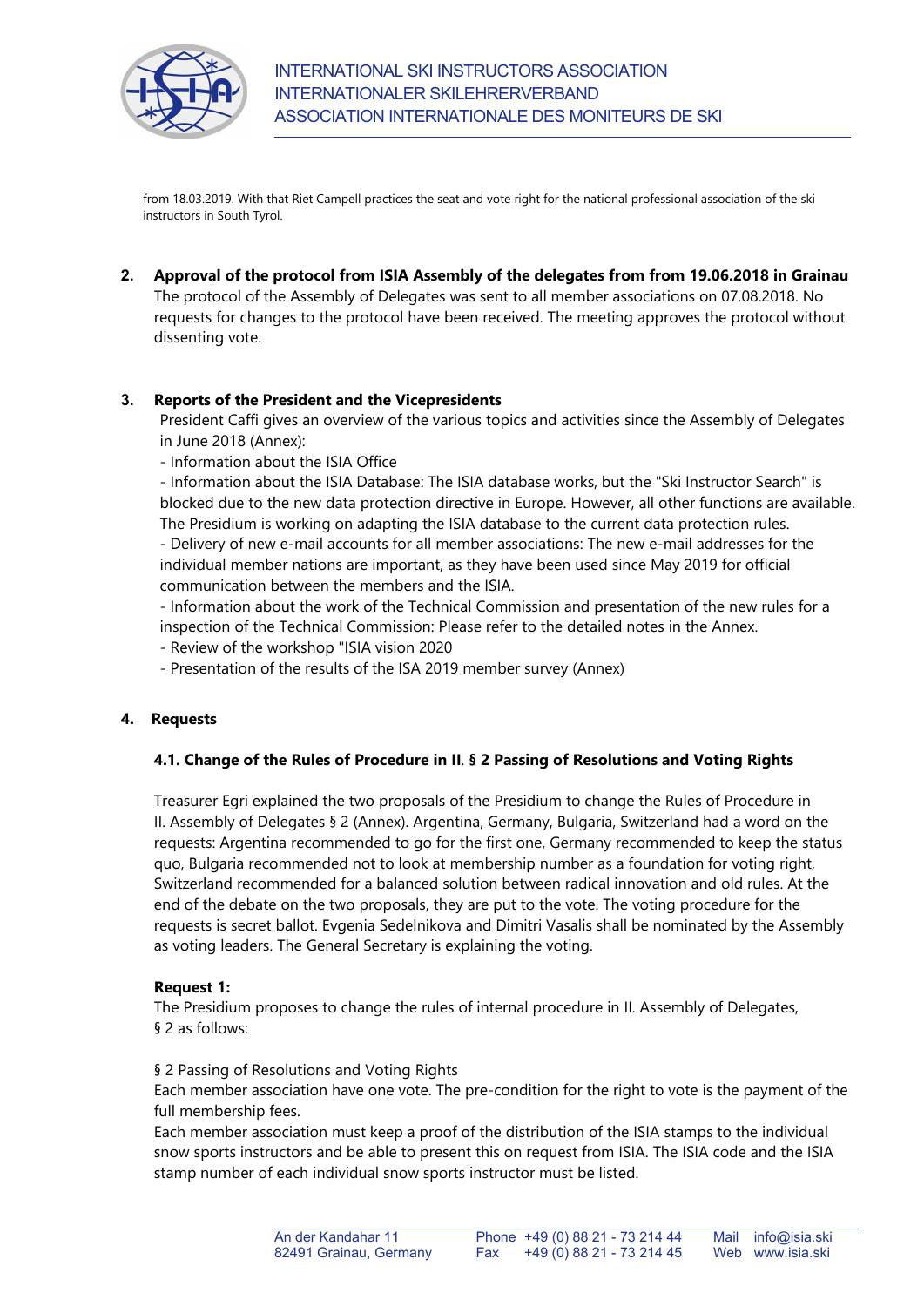

The Assembly of Delegates is entitled to approve motions once the members have all been formally invited. The motions of the Assembly of Delegates will be decided by a majority of more than a half. Exceptions: Exclusion § 7 section 2, amendment of by-laws § 16, liquidation § 17, additions to the agenda § 3 (rules of internal procedure). In the event of a tie the motion will be rejected.

#### **Voting result:**

delivered votes: 57 unvalid votes: 0 Yes-votes: 25 No-votes: 32

## **Decision 1 / Change of the Rules of Procedure in II**. **§ 2 Passing of Resolutions and Voting Rights (Proposal 1)**

The request is rejected.

## **Request 2:**

The Presidium proposes to change the rules of internal procedure in II. Assembly of Delegates, § 2 as follows:

## § 2 Passing of Resolutions and Voting Rights

The voting right of the members in the Assembly of Delegates consists of one basic vote for each member association, one vote for the achieved quality standard of the ISIA Card and one or more votes, according to the number of snow sports instructors registered in the ISIA database on the day before the Assembly of Delegates and for whom the full membership fees have been paid. Each member association must keep a proof of the distribution of the ISIA stamps to the individual snow sports instructors and be able to present this on request from ISIA. The ISIA code and the ISIA stamp number of each individual snow sports instructor must be listed.

Overview of the voting right calculation for the Assembly of Delegates:

1 vote of each ISIA member

+ 1 vote of each member with quality standard ISIA Card

Number of votes for snow sports instructors registered in the database with ISIA stamp:

- + 1 vote from 1'001 2'000 snow sports instructors
- + 1 vote 2'001 3'000 snow sports instructors
- + 1 vote 3'001 4'000 snow sports instructors
- + 1 vote more than 4'001 snow sports instructors

The Assembly of Delegates is entitled to approve motions once the members have all been formally invited. The motions of the Assembly of Delegates will be decided by a majority of more than a half. Exceptions: Exclusion § 7 section 2, amendment of by-laws § 16, liquidation § 17, additions to the agenda § 3 (rules of internal procedure). In the event of a tie the motion will be rejected.

#### **Voting result:**

delivered votes: 56 unvalid votes: 0 Yes-votes: 42 No-votes: 14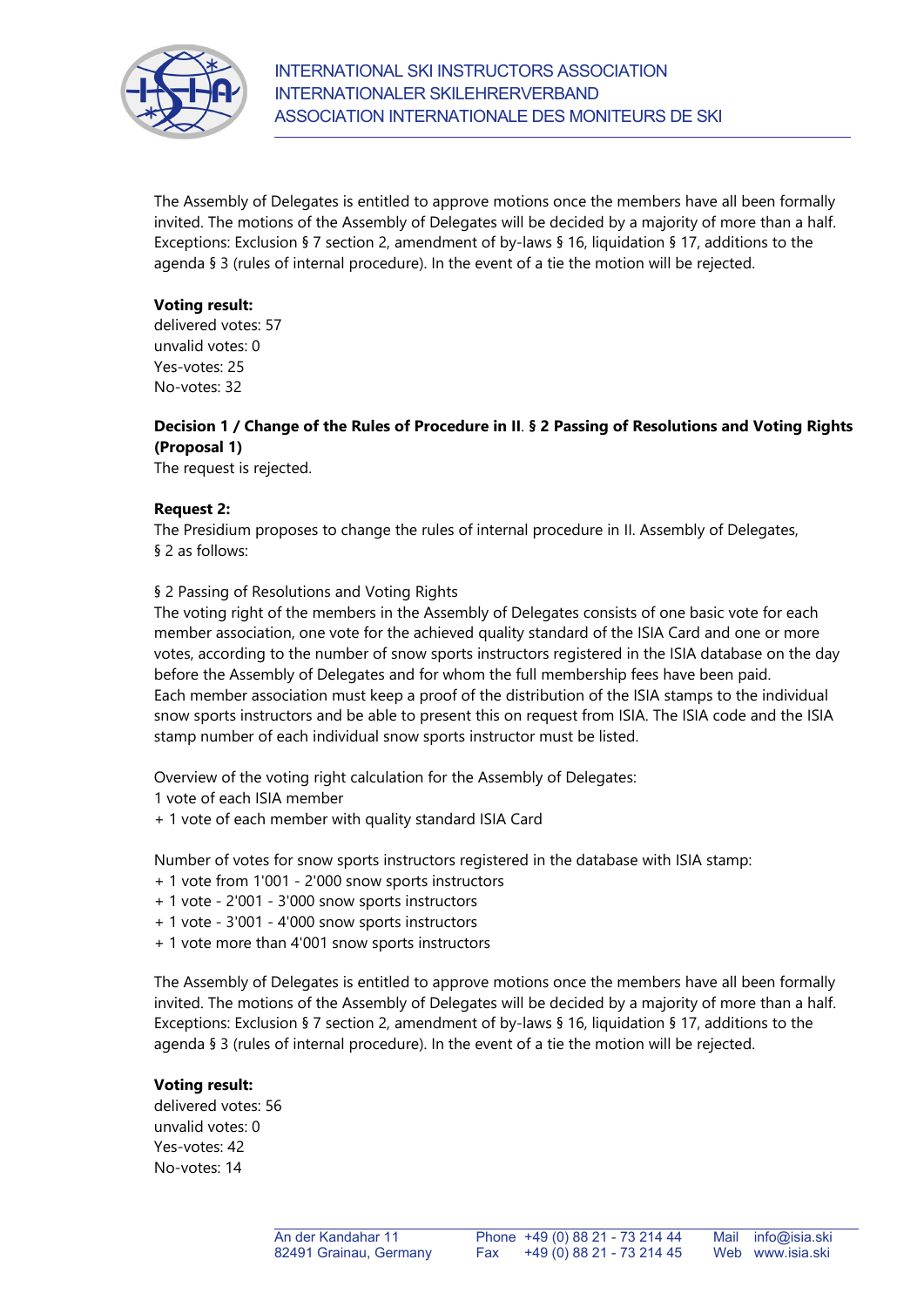

## **Decision 2 / Change of the Rules of Procedure in II**. **§ 2 Passing of Resolutions and Voting Rights (Proposal 2)**

The request was accepted and the Rules of Procedure were modified accordingly.

## **4.2. Change the subscription rules in § 2**

President Caffi explains the proposal of the Presidium to change the subscription rules in § 2 (Annex). At the end of the discussion on this request, it was put to the vote. The request shall be decided by open ballot.

#### **Request:**

The Presidium proposes to change the subscription rules in § 2 as follows:

#### § 2 Subscriptions

Every member is to pay, without specifically being asked to, an annual subscription for each and every ski and snow sports instructor who is qualified in accordance with the ISIA quality standard to carry the ISIA stamp or card. The amount of the subscription is determined by the Assembly of Delegates, and is currently:

 up to 500 ski and snow sports instructors, a basic amount of EUR 1.000,00 above that EUR 2,00 for each additional ski and snow sports instructor.

The due date for payment of the subscription is 1st October for the following business year. Subscriptions must be transferred to the ISIA account.

#### **Decision 3 / Change the subscription rules in § 2:**

The Assembly of Delegates shall approve this request unanimously and without a negative vote. The §2 of the subscription rules is changed accordingly.

#### **5. Presentation of the annual statement 2018**

President Caffi presents the financial statements 2018 (Annex) and explains the key positions. The profit in 2018 is CHF 1.785,49.

#### **6. Report of the auditors**

The auditor Evgenia Sedelnikova reports on the audit of the financial statements on 20.03.2019. The audit revealed no objections and the auditors recommend that the Assembly of Delegates grant discharge to the board for the year.

#### **7. Approval of the annual accounts 2018**

President Caffi calls for the vote on the 2018 financial statements.

#### **Decision 4 / Approval of the 2018 financial statements and discharge of the Presidium**

The assembly of delegates unanimously approved the 2018 financial statements and also granted discharge to the executive committee without any dissenting votes.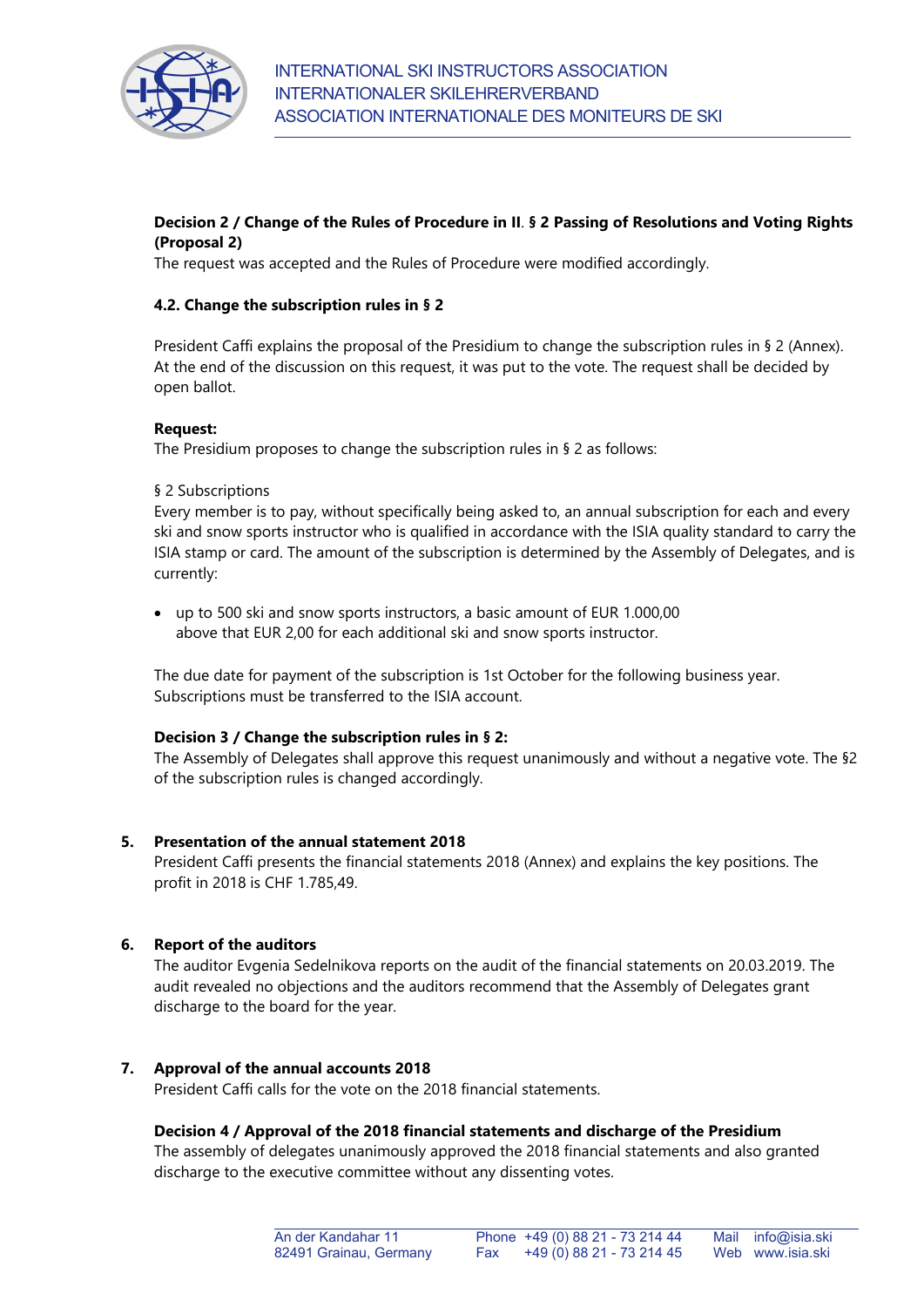

## **8. Presentation and approval of the budget 2020**

President Caffi presents the budget 2020 (Annex) and explains the key points. The planned loss would be CHF 16.700,00.

## **Decision 5 / Budget 2020**

The Assembly of the delegates unanimously approved the budget for 2020.

## **9. Membership fees 2020**

President Caffi referred to paragraph 8 and the Presidium's proposal to leave membership fees unchanged in 2020. At the next Assembly of Delegates in Budapest in 2020, a decision will then be taken on the changes and the increase in membership fees from 2021 on.

## **10. Admission of new members**

President Caffi points out that Ukraine, Latvia and China currently have observer status. The Presidium has received an application for membership from Northern Macedonia. The Technical Commission has examined the documents and recommended to the Presidium to include North Macedonia as a new observer in the ISIA.

### **Request:**

The Presidium requested the admission of Association of Snowsport Instructors of North Macedonia (MANCC) in the status of observer.

### **Decision 6 / Admission of North Macedonia as an observer**

The Assembly of Delegates approves the admission without a dissenting vote.

## **11. ISIA Congress 2020**

President Caffi informs the Assembly of Delegates that the next ISIA Congress will take place in Budapest, Hungary. The congress is expected to take place in spring 2020. Caffi thanks the Hungarian Association for organising the Congress.

## **12. ISIA World Championship 2021 - candidates**

President Caffi informs that there are currently no requests for the ISIA Ski Instructors World Championships 2021. The ISIA has not received any applications until the deadline on 19.03.2019 at 8:00 pm.

#### **Request:**

The ISIA asks the Assembly of Delegates whether the application deadline should be extended until 30.09.2019 or whether the Presidium should be instructed to decide on the allocation of the ISIA World Ski Instructors Championships.

#### **Voting result:**

Extension of the application deadline: 19 votes